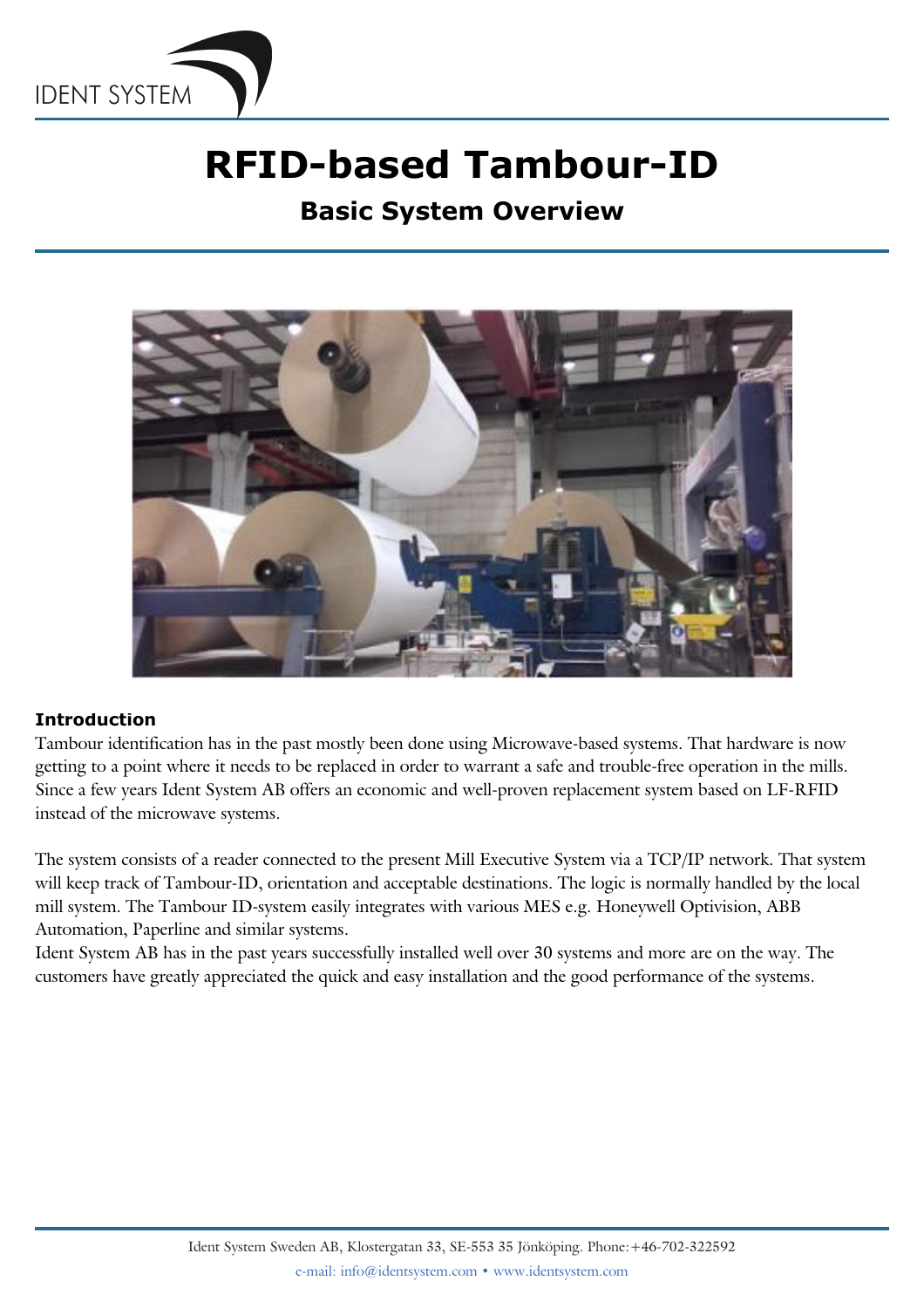

# **RFID-based Tambour-ID**

### **Basic System Overview**

### **The hardware**

The reader is a self-contained unit, having all necessary parts integrated into one single stainless cabinet. The readers main tasks are to provide energy to the ID-Tag and to decode the unique identification code coming from each tag.

A communication controller is connected directly to the reader, forming one complete assembly. The basic communication interface is RS232. As mentioned in the beginning, the communication to the mill execution system is done via a TCP/IP network. The RS232 interface is converted into an Ethernet signal by means of a serial server. The server settings are easily configured according to requirements by the local mill network using the systems Web Console.

The antenna handles the transmission of energy to the data tag and the coded data transfer from the data tag back to the reader to be decoded. Depending on where and how the antenna is installed it will have to be tuned to frequency for optimal function. To achieve high resonance voltage and thus high charge-up field strength the antenna circuit must be tuned to resonance.

To facilitate the use of standard parts the antenna has a short cable connected to a Connection Box. From there, a longer cable connects to the Antenna Tuning Device. Depending on how and where the antenna is installed, that cable shall then be shortened as required during installation.

### **The Object Detect Sensor (optional)**

The Baumer sensor FZAM-30P5002 is a diffuse sensor with intensity difference. The light source is a pulsed infrared diode and has a sensing range between 300 and 1 500mm. It can be configured to function either on a dark or light background. Some customers prefer to work without using an Object Detect Sensor, hence this is an optional part.

### **The ID-Tag**

The tag housing is designed to be mounted directly onto metal, as is the case in Spool Identification where the tag is mounted in the centre of the Spool end. Since there are many different designs of the tambour ends due to various machine types in the mills, Ident System AB has two basic tag designs; round and a rectangular. The tag height may also be varied to optimise the system performance considering the different air gaps at the drive ends. The rectangular type makes the switch from Microwave to LF very easy since the LF-tag has the exact base dimensions and hole distances as the Microwave-tags. No machining is needed.

The ID-Inlay is a 24 mm LF circular disk containing a chip and a copper coil. It is placed in a recess in the tag housing and then cast with a two-component PU material. This gives optimal protection, both mechanical a and against water. The inlays provide superior performance and operate at a resonance frequency of 134.2 kHz. The chip is compliant with ISO/IEC 11784/11785 global open standards. Prior to delivery, the inlays undergo complete functional and parametric testing.